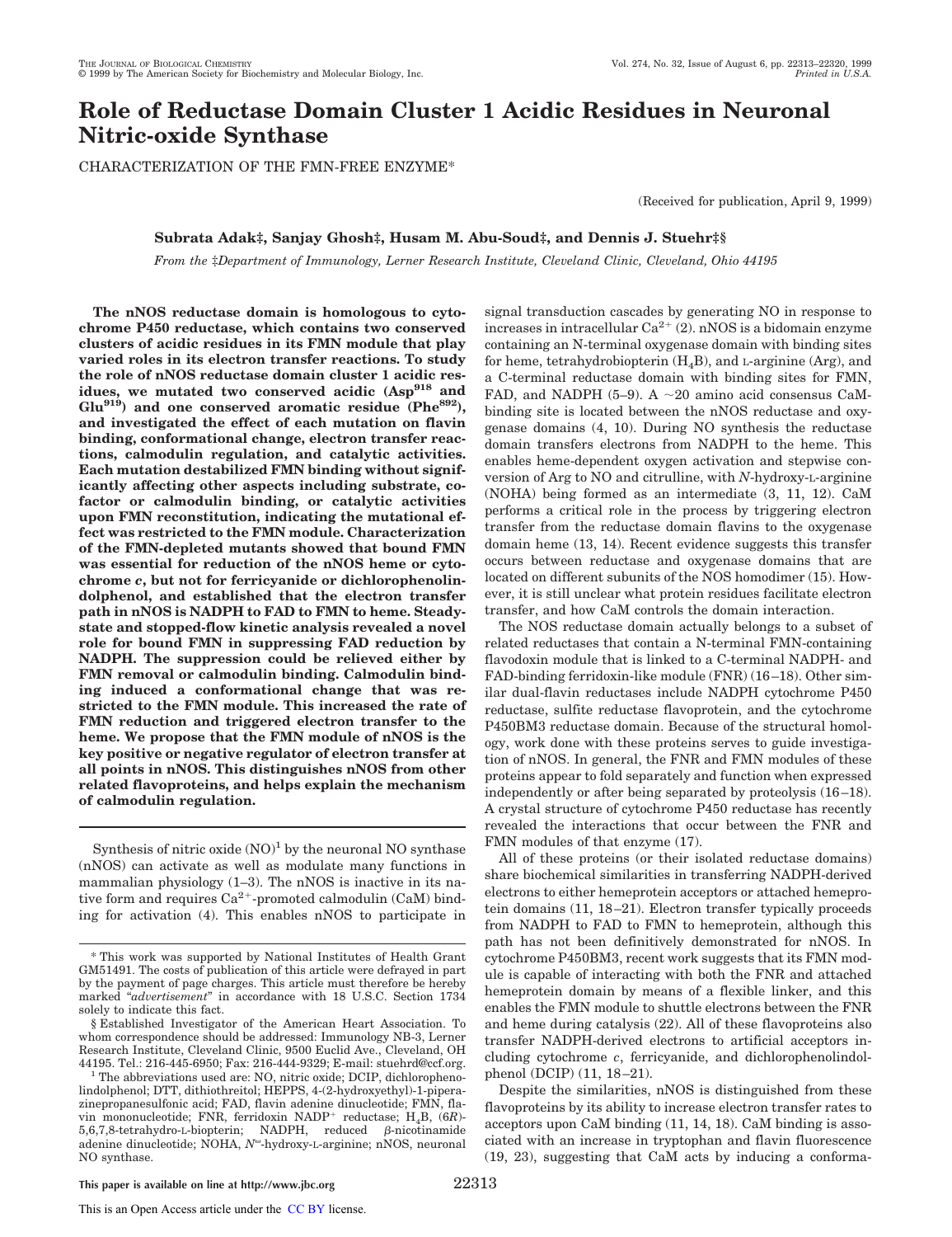| eNOS(bovine)    | $^{6\ 6\ 2}$ $\mathbf r$ CAFARAVDTRLEELGGERLLQLGQGDELCGQEEAFRGWA        |
|-----------------|-------------------------------------------------------------------------|
| eNOS(human)     | 659 FCAFARAVDTRLEELGGERLLQLGQGDELCGQEEAFRGWA                            |
| iNOS(chicken)   | <sup>631</sup> FCAFAHAIDQKLSQLGALQLTPVGEGDELNGQEEAFRTWA                 |
| iNOS(mouse)     | $528$ FCAFAHDIDQKLSHLGASQLAPTGEGDELSGQEDAFRSWA                          |
| nNOS(rat)       | 892 FCAFGHAVDTLLEELGGERILKMREGDELCGQEEAFRTWA                            |
| NOS(drosophila) | 826 FCAFGQYVDNILGELGGERLLRVAYGDEMCGQEQSFRKWA                            |
|                 | Cyt. P450 reductase(rat) $181$ FNAMGKYVDQRLEQLGAQRIFELGLGDDDGNLEEDFITWR |

FIG. 1. **Sequence alignment of different NOS and a cytochrome P450 reductase.** The conserved Phe and cluster 1 acidic residues are in *bold*.

tional change within the reductase domain. Stopped-flow analysis (9, 14) and work with partially active CaM mutants (24, 25) show that CaM stimulates electron transfer to the acceptors primarily by increasing the rate of NADPH-dependent flavin reduction. Importantly, CaM's ability to speed flavin reduction can occur independent of its triggering nNOS heme reduction (24–26), suggesting that the effects involve different structural elements of CaM. Thus, while nNOS and related flavoproteins display many structural and biochemical similarities, the CaM activation component makes nNOS unique and suggests significant structure-function differences do exist.

Studies investigating the interaction between cytochrome P450 reductase and its cytochrome P450 or cytochrome *c* acceptor hemeproteins have implicated two clusters of acidic residues within the FMN module  $^{207}$ Asp-Asp-Asp<sup>209</sup> (cluster 1) and  $^{213}$ Glu-Glu-Asp<sup>215</sup> (cluster 2) in controlling interactions important for electron transfer (27). Both clusters reside in the FMN module of the reductase and are highly conserved among related flavoproteins including the NOSs (Fig. 1). Mutagenic (27) and chemical cross-linking (28) studies with cytochrome P450 reductase suggested Asp<sup>208</sup> of cluster 1 is important for electron transfer to its P450 acceptor hemeprotein. For example, *N*-demethylase activity of the Asn<sup>208</sup> mutant was inhibited by 63% without changing the reductase  $K_m$  toward cytochrome P450 or NADPH (27). The mutation did not affect cytochrome *c* or ferricyanide reductase activities, indicating interaction between the reductase and these molecules is distinct from its interaction with cytochrome P450. Similar observations were reported in *Anabaena* flavodoxin (29), where mutagenic analysis of cluster I acidic residues  $\text{Asp}^{144}$  and Glu<sup>145</sup> showed they were involved in flavodoxin-supported  $P450c_{17}$  progesterone 17a-hydroxylase activity but not involved in cytochrome *c* reduction. Crystal structures of cytochrome P450 reductase (17) and *Anabaena* flavodoxin (30) show that cluster 1 residues are located near the surface, presumably positioned to interact with a positive surface patch on their hemeprotein acceptor.

Because protein sequence and functional data suggest that the nNOS reductase domain and cytochrome P450 reductase have a similar secondary and tertiary structure, we hypothesized that cluster 1 residues may also be important in controlling reductase-oxygenase domain interaction and electron transfer in nNOS. We utilized site-directed mutagenesis to assess the importance of conserved amino acids  $Phe^{892}$ , Asp<sup>918</sup>, and Glu<sup>919</sup> with respect to FMN binding, electron transfer reactions, and catalytic activities of nNOS. Surprisingly, our data show that these three residues impact nNOS function primarily by stabilizing FMN binding to the reductase. Their mutation resulted in FMN-depleted forms of nNOS, which we used to investigate reductase domain function and how the FMN module participates in nNOS response to CaM.

### EXPERIMENTAL PROCEDURES

*Materials—*Superoxide dismutase was obtained from Calbiochem and was of the ferrous manganese type. All other regents and materials were obtained from Sigma or from sources previously reported (9, 15, 31).

 $\emph{Molecular Biology}$ —Wild type and mutant nNOS with a  $\rm His_{6}$  tag attached to the N-terminal of the protein were overexpressed in *Escherichia coli* strain BL21 (DE3) using a modified PCWori vector and purified as described (31, 32). Restriction digestions, cloning, bacterial growth, and transformation and isolation of DNA fragments were performed using standard procedures (33). Site-directed mutagenesis was done using the Altered Sites I *in vitro* Mutagenesis Kit from Promega. Wild-type nNOS cDNA was cut from PCWori with *Nde*I and *Xba*I and cloned into the *Xba*I site of the pAlter-I mutagenesis vector. Incorporated mutations were confirmed by DNA sequencing at the Cleveland Clinic core facility. DNAs that contained the desired mutations were cloned into the *Nde*I and *Xba*I sites of the PCWori vector and transformed into *E. coli* BL21(DE3). Oligonucleotides used to construct sitedirected mutants in the nNOS were synthesized by Life technologies. Silent mutations that incorporate unique restriction sites were also added to aid in screening. Mutations and corresponding oligonucleotides are listed below, with silent mutations underlined and mutagenic codons in bold. The silent restriction site incorporated in the first three oligonucleotides was *Afl*II and in the fourth was *Xho*I. D918A, pGGA-GAGGATTCTTAAGATGAGGGAGGGG**GCT**GAGCTTTGCGGAC; E919A: pGGAGAGGATTCTTAAGATGAGGGAGGGGGAT**GCG**CTTT-GCGGGAC; D918A, E919A: pGGAGAGGATTCTTAAGATGAGGGAG-GGG**GCTGCG**CTTTGCGGAC; F892A: pGTACCCCCAC**GCC**TGTGC-CTTTGGGCATGCGGTGGACACCCTCCTCGAGGAACTGGGA.

*Expression and Purification of Wild-type and Mutant nNOS—*Transformed bacteria were grown at 37 °C in 3 liters of terrific broth supplemented with 125 mg/liter ampicillin and 20 mg/liter chloramphenicol. Protein expression was induced when the cultures reached an  $OD_{600}$  of 0.8 to 1 by adding 1 mM isopropyl- $\beta$ -D-thiogalactoside, and the cultures were supplemented with  $0.4 \text{ mm}$   $\delta$ -aminolevulinic acid. After further growth at room temperature for 24 h, the cells were harvested and resuspended in buffer A (40 mM HEPPS, pH 7.6, with 10% glycerol, 1  $mm Arg, 150 mM NaCl, 10 \mu M H<sub>4</sub>B, 3 mM ascorbic acid) containing 1 mM$ EDTA, 0.5 mg/ml each of leupeptin and pepstatin, 1 mg/ml lysozyme, and phenylmethylsulfonyl fluoride. Cells were lysed by freeze-thawing three times in liquid nitrogen followed by sonication for three 25-s pulses with a 1-min rest on ice between pulses, using a medium probe Sonicator Cell Disrupter (Model W-220F, Heat systems, Ultrasonics. Inc.). The cell lysate was centrifuged at 4 °C for 30 min and the cell-free supernatant was precipitated by adding  $50\%$  (w/v) ammonium sulfate. The precipitant was centrifuged at 4 °C for 30 min at 16,000 rpm in a JA-17 rotor and kept at  $-70$  °C. The ammonium sulfate precipitate was resuspended in a buffer A containing 1 mM phenylmethylsulfonyl fluoride. The resuspended solution was loaded onto a  $\mathrm{Ni^{2+}}$  nitrilotriacetic acid-Sepharose CL-4B column that had been charged with 50 mM NiSO<sub>4</sub> and equilibrated with buffer A containing 1 mM phenylmethylsulfonyl fluoride. The column was washed with 5 times of column buffer and 5 times of column buffer containing 40 mM imidazole. The nNOS protein was eluted with 160 mM imidazole in buffer A and active fractions were pooled and stored at 4 °C overnight in the presence of 1  $mm$  DTT. The fractions were next loaded onto a  $2^{\prime},5^{\prime}$ -ADP-Sepharose column equilibrated with 40 mM HEPPS buffer, pH 7.6, containing  $10\%$ glycerol, 0.5 mm Arg, 3 mm DTT, and 2  $\mu$ M H<sub>4</sub>B. After adsorption the column was washed with column buffer containing 450 mM NaCl, and the protein was eluted with column buffer containing 10 mm NADPH. Selected fractions were concentrated using a Centriprep-50, dialyzed against 40 mM HEPPS, pH 7.6, containing 10% glycerol, 2.5 mM DTT, and 2  $\mu$ M H<sub>4</sub>B, and stored in aliquots at -70 °C.

*UV-Visible Spectroscopy—*Spectral data was recorded on a Hitachi U3110 Spectrophotometer in the presence of H<sub>4</sub>B and Arg. Scans of the dithionite-reduced CO-bound proteins were taken in 40 mM HEPPS, pH 7.6, containing 10% glycerol, 1 mm DTT, 1 mm Arg, and 20  $\mu$ m H<sub>4</sub>B. The ferrous-CO adduct absorbing at 444 nm was used to quantitate the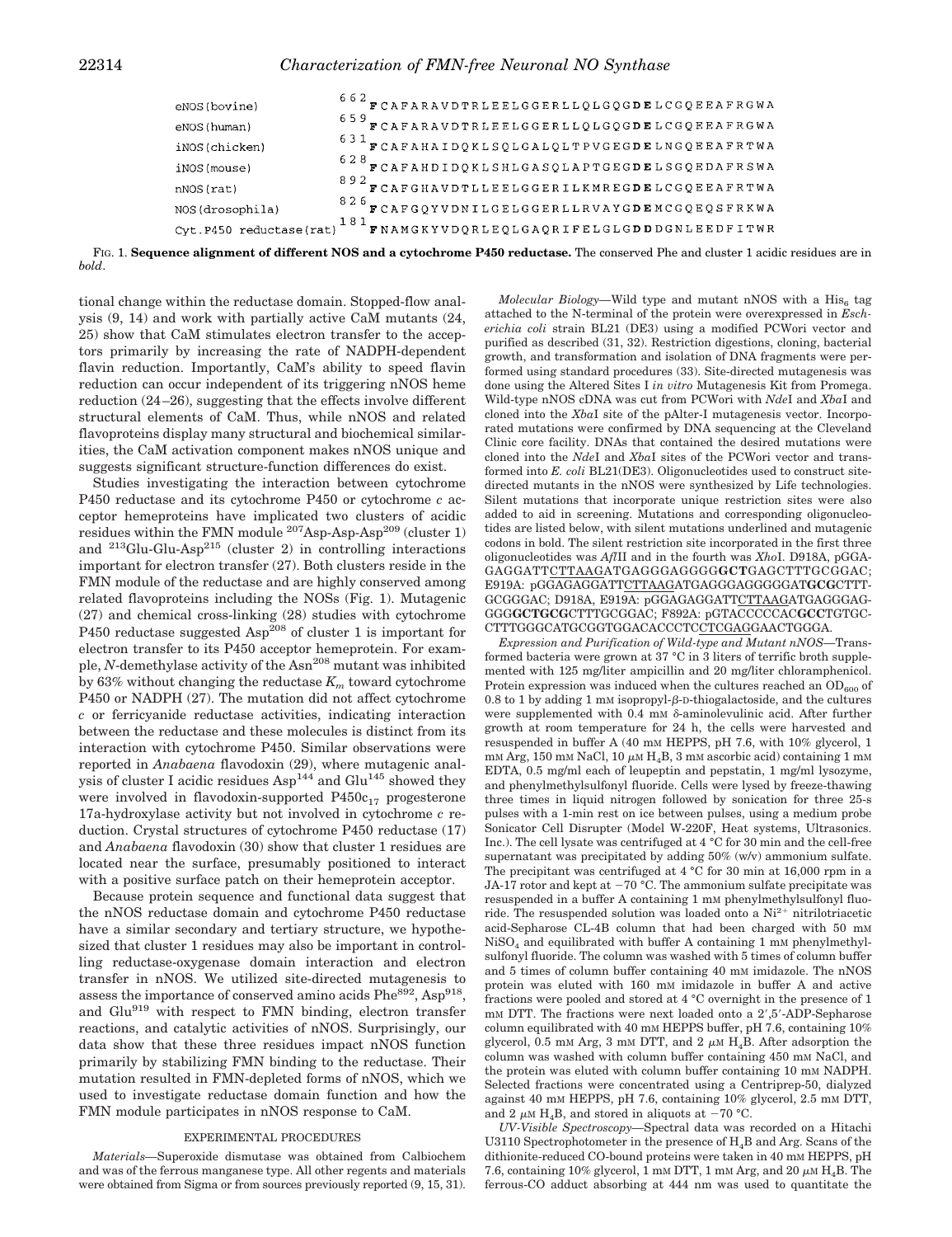heme protein content using an extinction coefficient of  $74 \text{ mm}^{-1} \text{ cm}^{-1}$  $(A_{444} - A_{500})$  (34).

*Determination of Bound FAD and FMN—*Bound FAD and FMN were released from nNOS or mutants by heat denaturation of the enzyme (95 °C for 5 min in the dark). It is essential to use well sealed vials for this procedure in order to avoid loss of sample volume. Subsequently samples were cooled to 4 °C and filtered to remove denatured protein. Samples were injected into a Microsorb Cyano Analytical HPLC Column (5 mm  $\times$  4.6 mm  $\times$  15 cm) and subjected to isocratic elution with 5 mM ammonium acetate, pH 6.0, containing 20% (v/v) methanol at a flow rate of 1 ml/min. FAD and FMN had retention times of 4.1 and 7.6 min and the peaks were completely resolved. Flavins were detected by fluorescence emission and quantitated based on authentic freshly prepared FAD and FMN standards.

*NO Synthesis—*The initial rate of NO synthesis by nNOS and mutants was quantitated at 37 °C using the oxyhemoglobin assay for NO (34). The nNOS ( $\sim$ 25 nM) was added to a cuvette containing 40 mM HEPPS, pH 7.6, containing 15  $\mu$ g/ml CaM, 0.62 mM CaCl<sub>2</sub>, 0.3 mM DTT,  $5$  mM Arg, 4  $\mu$ M each of FAD and H<sub>4</sub>B, 100 units/ml catalase, and 10  $\mu$ M oxyhemoglobin to give a final volume of 0.7 ml. The reaction was started by adding NADPH to give 0.2 mM. The NO-mediated conversion of oxyhemoglobin to methemoglobin was monitored over time as an absorbance increase at 401 nm and quantitated using the extinction coefficient of 38  $\text{mm}^{-1}$   $\text{cm}^{-1}$  .

*NADPH Oxidation—*The initial rate of NADPH oxidation at 25 °C was quantitated spectrophotometrically at 340 nm using an extinction coefficient of  $6.22 \text{ mm}^{-1}$  cm<sup>-1</sup>. The composition of the assay mixture was similar to that of the NO synthesis measurement except that oxyhemoglobin was absent unless specified otherwise.

*Reduction of External Electron Acceptors—*Wavelengths and extinction coefficient used to quantitate the NADPH-dependent reduction of cytochrome *c*, DCIP, and ferricyanide were 550 nm  $(21 \text{ mm}^{-1} \text{ cm}^{-1})$ , 600 nm (20.6 mm<sup>-1</sup> cm<sup>-1</sup>), and 420 nm (1.2 mm<sup>-1</sup> cm<sup>-1</sup>), respectively. The composition of the assay mixture was 40 mm HEPPS, pH 7.6, 4  $\mu$ m FAD, 0.1 mg/ml bovine serum albumin, 10  $\mu$ g/ml CaM, 0.6 mM EDTA, 10 units/ml catalase, 10 units/ml superoxide dismutase, and cytochrome *c*, DCIP, or ferricyanide at 0.1, 0.1, or 1 mM, respectively. In some cases,  $0.83\,$  mm  $\rm Ca^{2+}$  was added to promote CaM binding to nNOS. After the addition of nNOS, the reaction was initiated by adding 0.1 mM NADPH. *K<sup>m</sup>* values for cytochrome *c*, CaM, and FMN were determined from experiments in which the concentration of these molecules was varied and by reciprocal analysis of the velocity *versus* concentration data.

*Reduction of Heme Iron—*All samples were equilibrated at 25 °C under anaerobic conditions in buffer saturated with CO. The cuvette contained  $3 \mu M$  wild-type nNOS or mutants in CO-saturated 40 mM HEPPS buffer, pH 7.6, containing 0.5 mM DTT, 4  $\mu$ M H<sub>4</sub>B, 0.6 mM EDTA, 1 mM Arg, and 6  $\mu$ M CaM. Concentrated anaerobic NADPH solution was added to the sample to give 0.1 mM. CaM binding and heme reduction were initiated by adding  $1 \text{ mm } \text{CaCl}_2$ .

*Fluorescence Spectroscopy—*Flavin fluorescence measurements were done using a Hitachi model F-2000 spectrofluorometer as described

|--|--|

*Flavin content per heme of wild-type and mutant nNOS*

The values represent the mean and S.E. for three measurements each.

| <b>FAD</b>      | <b>FMN</b>      |
|-----------------|-----------------|
| $0.97 \pm 0.02$ | $1.0 \pm 0.02$  |
| $0.87 \pm 0.02$ | $ND^{\alpha}$   |
| $1.02 \pm 0.06$ | $0.49 \pm 0.07$ |
| $0.92 \pm 0.05$ | ND              |
| $1.03 \pm 0.09$ | $0.09 \pm 0.06$ |
|                 |                 |

*<sup>a</sup>* ND, not detectable.

previously (9) with modifications. A 1-ml quartz cuvette with a path length of 1 cm was used for the experiments. The nNOS proteins were diluted to 2  $\mu$ M in 40 mM HEPPS, pH 7.6, containing 0.6 mM EDTA, 1 mM DTT, and 3  $\mu$ M CaM. Proteins were irradiated with 450–460 nm light using an in-line 8% filter and their emission spectra were recorded between 450 and 700 nm. In some experiments flavin fluorescence emission at 530 nm was monitored *versus* time before and after consecutive addition of 1 mm  $Ca^{2+}$  and 3 mm EDTA.

*Flavin Reduction Kinetics—*The kinetics of flavin reduction were analyzed under anaerobic conditions as described previously (14), using a stopped-flow apparatus (Hi-tech Ltd., model SF-51) equipped for anaerobic work. Wild-type nNOS and mutants were briefly treated with ferricyanide and desalted prior to use in these experiments in order to oxidize the residual air-stable flavin semiquinone that is present in nNOS after purification (9, 34). Measurements were made under pseudo first-order conditions and initiated by rapid mixing a solution of 0.1 mM NADPH with a solution containing 3  $\mu$ M CaM-free or -bound nNOS or mutants in 40 mM HEPPS buffer, pH 7.6, containing 0.5 mM EDTA, 6.0  $\mu$ M CaM and in some cases, 1 mM Ca<sup>2+</sup>. The absorbance change was monitored at 485 nm. Signal to noise ratios were improved by averaging the 10 individual scans. The time course of absorbance change was best fit to a single or double exponential equation by use of a nonlinear least-squares method provided by the instrument manufacturer (14).

#### RESULTS

*Mutant nNOS Expression and Prosthetic Group Content—* The two-step enzyme purification typically yielded about 8 mg of full-length heme-containing nNOS mutants per liter of culture, which is similar to our yield of wild-type nNOS expressed in the same system. Spectroscopic analysis showed that all mutants contained heme in a predominantly low spin state. The heme iron of each mutant was observed to shift to high spin upon addition of 20  $\mu$ M H<sub>4</sub>B and 1 mM Arg. Dithionite reduction of each mutant in the presence of Arg,  $H<sub>4</sub>B$ , and CO produced the expected 444-nm absorbance peak for the ferrous-CO complex in all cases (data not shown). These data show that the reductase domain mutations did not alter expression of the full-length enzyme or affect the properties of the heme-containing oxygenase domain. Flavin analysis showed that the mutants contained normal quantities of  $FAD$  ( $\sim$ 1 per subunit) but contained below normal or practically undetectable levels of FMN (Table I). The D918A,E919A double mutant and single mutants F892A and D918A had almost no bound FMN, while E919A contained almost half the saturating level of FMN. Thus, the cluster I point mutations reduced or prevented stable binding of FMN by the nNOS reductase domain.

*NO Synthesis and NADPH Oxidation by the nNOS Mutants—*Table II compares the catalytic activities (expressed as turnover number per heme) of wild-type and mutant nNOS enzymes with regard to NO synthesis and NADPH oxidation. NO synthesis from either Arg or NOHA was slower or absent in the mutants in relation to their FMN content, consistent with FMN being a critical component for electron transfer during NO synthesis in nNOS. CaM-stimulated NADPH oxidation by each mutant was also reduced or blocked in a pattern identical to NO synthesis. Because CaM stimulation of NADPH consumption requires heme reduction in nNOS when  $O_2$  is the electron acceptor (14, 35), this suggested that the FMN-de-

| `ARI |  |
|------|--|
|------|--|

*Comparative analysis of NO synthesis and NADPH oxidation of nNOS and mutant proteins*

Turnover number ( $k_{cat}$ ) is express in nanomole of product formation per nanomole of protein/min. NO synthesis from Arg and NADPH oxidation rates were determined in FMN-free assay mixture in the presence or absence of CaM as described under "Experimental Procedures." The values represent the mean and S.E. for three measurements each.

|                                                                                   | nNOS                                     |                             | D918A                   |                          | E919A                                  |                           | D918A.E919A             |                                    | <b>F892A</b>                       |                                   |
|-----------------------------------------------------------------------------------|------------------------------------------|-----------------------------|-------------------------|--------------------------|----------------------------------------|---------------------------|-------------------------|------------------------------------|------------------------------------|-----------------------------------|
| Activity                                                                          | $+CaM$                                   | $-CaM$                      | $+CaM$                  | $-CaM$                   | $+CaM$                                 | $-CaM$                    | $+CaM$                  | $-CaM$                             | $+CaM$                             | $-CaM$                            |
| NO synthesis from Arg<br>NO synthesis from NOHA<br>NADPH oxidation $(+Arg, +H4B)$ | $70 \pm 5$<br>$93 \pm 5$<br>$146 \pm 10$ | $ND^a$<br>ND<br>$3.0 \pm 1$ | ND<br>ND<br>$4.0 \pm 1$ | ND<br>ND<br>$2.7 \pm .5$ | $37 \pm 2$<br>$55 \pm 4$<br>$70 \pm 5$ | ND<br>ND.<br>$3.5 \pm .5$ | ND<br>ND<br>$5.5 \pm 1$ | $_{\rm ND}$<br>ND.<br>$2.3 \pm .5$ | $4 \pm 1$<br>$6 \pm 1$<br>$11 + 1$ | $_{\rm ND}$<br>ND<br>$2.9 \pm .5$ |

*<sup>a</sup>* ND, not detectable.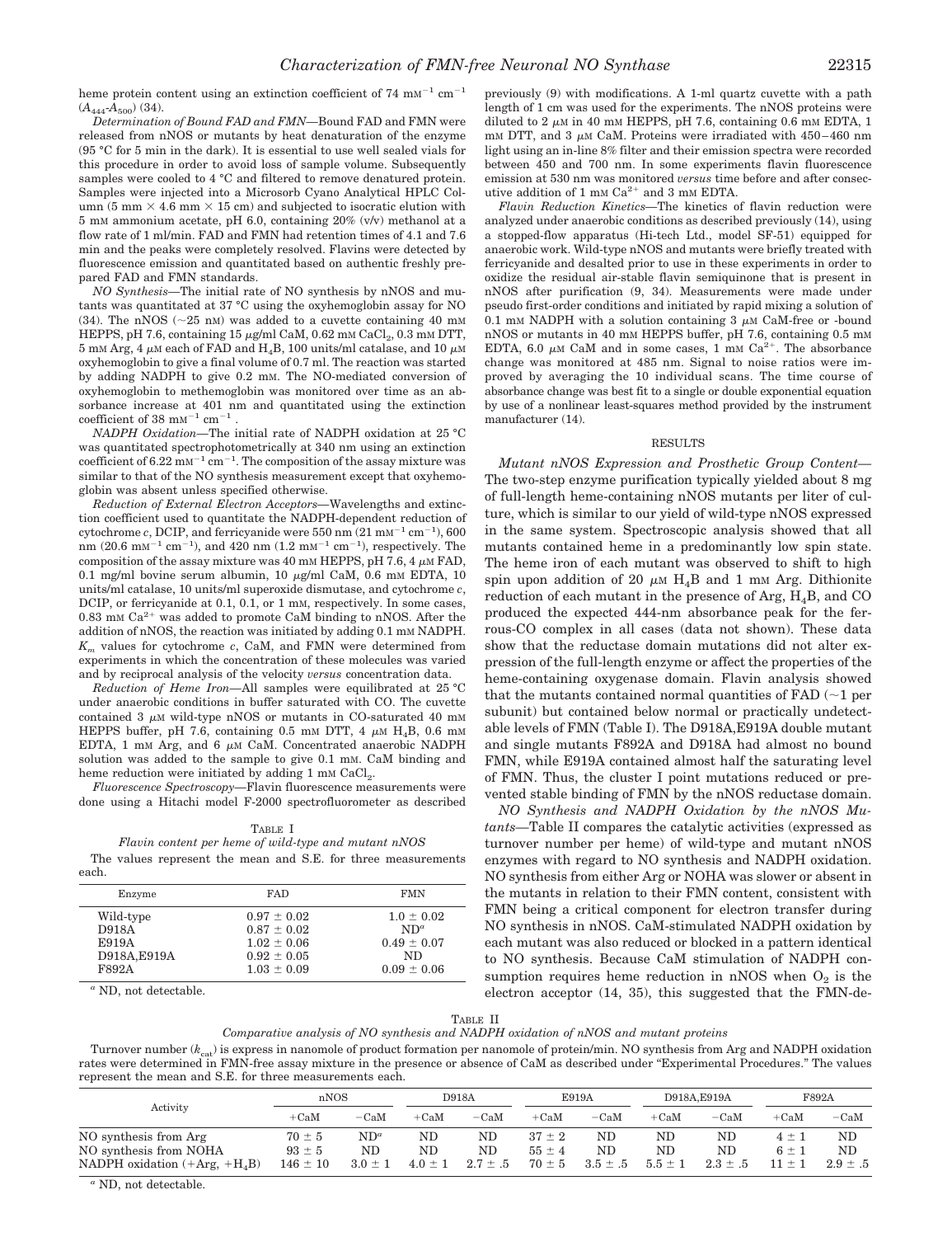pleted mutants have defective electron transfer between their reductase domain and heme in response to CaM.

*Heme Iron Reduction—*To test this possibility we compared NADPH-dependent heme iron reduction in the mutant and wild-type nNOS under anaerobic conditions. Heme iron reduction was followed spectrally over time as a buildup of the ferrous-CO complex, whose Soret peak absorbs maximally at 444 nm (8, 13). The percentage of NADPH-dependent heme iron reduction was determined relative to complete reduction achieved by adding dithionite to the sample at the end of each experiment. As shown in Fig. 2, heme reduction in wild-type nNOS is fast and complete under these conditions as previously reported (35). Heme reduction rates in each mutant were slower and approached maximum levels that were approximately in proportion to their bound FMN content. Thus, inhibition of heme iron reduction due to FMN depletion likely explains why CaM-induced NO synthesis and NADPH oxidation is slow in the mutants.

*Mutant Reduction of Cytochrome c, DCIP, and Ferricyanide—*CaM binding speeds electron transfer from the nNOS reductase domain to artificial acceptors such as cytochrome *c*, ferricyanide, and DCIP. As summarized in Table III, CaM increased rates of cytochrome *c* reduction in all cases, although



#### Time (min)

FIG. 2. **NADPH-dependent heme iron reduction in wild-type and mutant nNOS proteins.** Heme reduction was monitored *versus* time at room temperature under anaerobic conditions and in the presence of CO as described under "Experimental Procedures." Wild-type  $(\Box)$ , E919A (O), D918A ( $\bullet$ ), D918A, E919A double mutant ( $\Delta$ ), and  $F892A$  ( $\blacksquare$ ).

basal and CaM-stimulated rates were markedly lower in the mutants compared with wild-type. This suggests that the mutants respond to CaM, but can only reduce cytochrome *c* in proportion to their bound FMN content. In contrast, mutant basal rates of DCIP reduction were only slightly lower than wild-type, and instead of increasing in response to CaM they actually decreased in the three mutants that contained the least amount of bound FMN. Moreover, mutant basal rates of ferricyanide reduction were 2- or 3-fold greater than wild-type basal level, and did not change significantly in response to CaM. These findings indicate that reduction of DCIP or ferricyanide by nNOS do not require bound FMN, and for ferricyanide bound FMN inhibits its reduction.

*Reconstitution of Catalytic Activities with Exogenous FMN—* Cytochrome P450 reductase and cytochrome P450BM3 preparations that are rendered FMN-free by mutagenesis or dialysis can often be reconstituted with exogenous FMN (20, 36, 37). We attempted reconstitution of the FMN-depleted nNOS mutants by incubating the proteins for 2 min in buffer containing various concentrations of FMN, followed by assaying their NO synthesis or CaM-induced cytochrome *c* reductase activities (Fig. 3, *A* and *B*). Wild-type nNOS increased its NO synthesis and cytochrome *c* activities by about 30% in the presence of added FMN. Added FMN also enabled each mutant to recover NO synthesis and cytochrome *c* reduction activities. The percentage recovery achieved for NO synthesis *versus* cytochrome *c* reduction were similar for any given mutant, consistent with both reactions requiring bound FMN. When assayed at the highest FMN concentration the three mutants with lowest native FMN content reached maximal activities that were  $\sim$ 40–50% the level of wild-type nNOS, while the mutant retaining 50% native FMN content (E919A) reached 85% wildtype activity. Incubating the mutants with FMN for longer times prior to assay did not increase the amount of recovered activity (data not shown). Similar results have been reported for FMN binding mutants of cytochrome P450 reductase and cytochrome P450BM3, which also did not fully reconstitute their activities in response to added FMN (36, 37).

Apparent  $K_m$  and  $V_{\text{max}}$  values for mutant FMN reconstitution were determined by double reciprocal analysis of the NO synthesis data from Fig. 3 and are listed in Table IV. The apparent  $K_m$  for FMN in wild-type nNOS was 90 nm. Mutant *K<sup>m</sup>* values were approximately 2 orders of magnitude greater than wild-type except for the partially FMN-replete E919A mutant, whose  $K_m$  was increased by a factor of 10. Thus, the mutants all have reduced binding affinity for FMN, explaining why they contain little or no FMN after purification. As summarized in Table V, adding FMN to the mutants enabled them to respond more normally regarding each catalytic activity in the presence or absence of CaM. Ferricyanide reduction rates in CaM-free nNOS were lowered in the presence of added FMN,

| TABLE III                                         |  |
|---------------------------------------------------|--|
| $_{0.98}$ activities of wild type nNOS and mutan- |  |

| Reductase activities of wild type nNOS and mutant proteins |  |  |
|------------------------------------------------------------|--|--|
|------------------------------------------------------------|--|--|

Turnover number ( $k_{\text{cat}}$ ) is expressed as nanomole of product formation per nanomole of protein/min. Each value represents the mean  $\pm$  S.D. for two protein preparations each assayed in triplicate. Measurements were done at 27 °C without added FMN as described under "Experimental Procedures.'

| Activity                                                | nNOS         |              | <b>D918A</b>                                                                                                                                          |               | E919A          |              | D918A.E919A  |            | F892A        |              |
|---------------------------------------------------------|--------------|--------------|-------------------------------------------------------------------------------------------------------------------------------------------------------|---------------|----------------|--------------|--------------|------------|--------------|--------------|
|                                                         | $+CaM$       | $-CaM$       | $+CaM$                                                                                                                                                | $-CaM$        | $+CaM$         | $-CaM$       | $+CaM$       | $-CaM$     | $+CaM$       | $-cam$       |
| Cytochrome $c$ 5000 $\pm$ 478 412 $\pm$ 41<br>reduction |              |              | $94 \pm 10$                                                                                                                                           | $ND^{\alpha}$ | $2506 \pm 306$ | $250 \pm 20$ | $116 + 20$   | ND         | $666 \pm 55$ | $50 \pm 5$   |
| Ferricyanide<br>reduction                               |              |              | $5083 \pm 505$ 1750 $\pm 220$ 4900 $\pm 545$ 4629 $\pm 512$ 5045 $\pm 502$ 3812 $\pm 400$ 4950 $\pm 450$ 5016 $\pm 510$ 4900 $\pm 413$ 5125 $\pm 585$ |               |                |              |              |            |              |              |
| DCIP<br>reduction                                       | $1427 + 102$ | $441 \pm 50$ | $258 + 20$                                                                                                                                            | $387 \pm 26$  | $767 \pm 75$   | $450 \pm 30$ | $150 \pm 15$ | $325 + 20$ | $249 + 22$   | $358 \pm 50$ |

*<sup>a</sup>* ND, not detectable.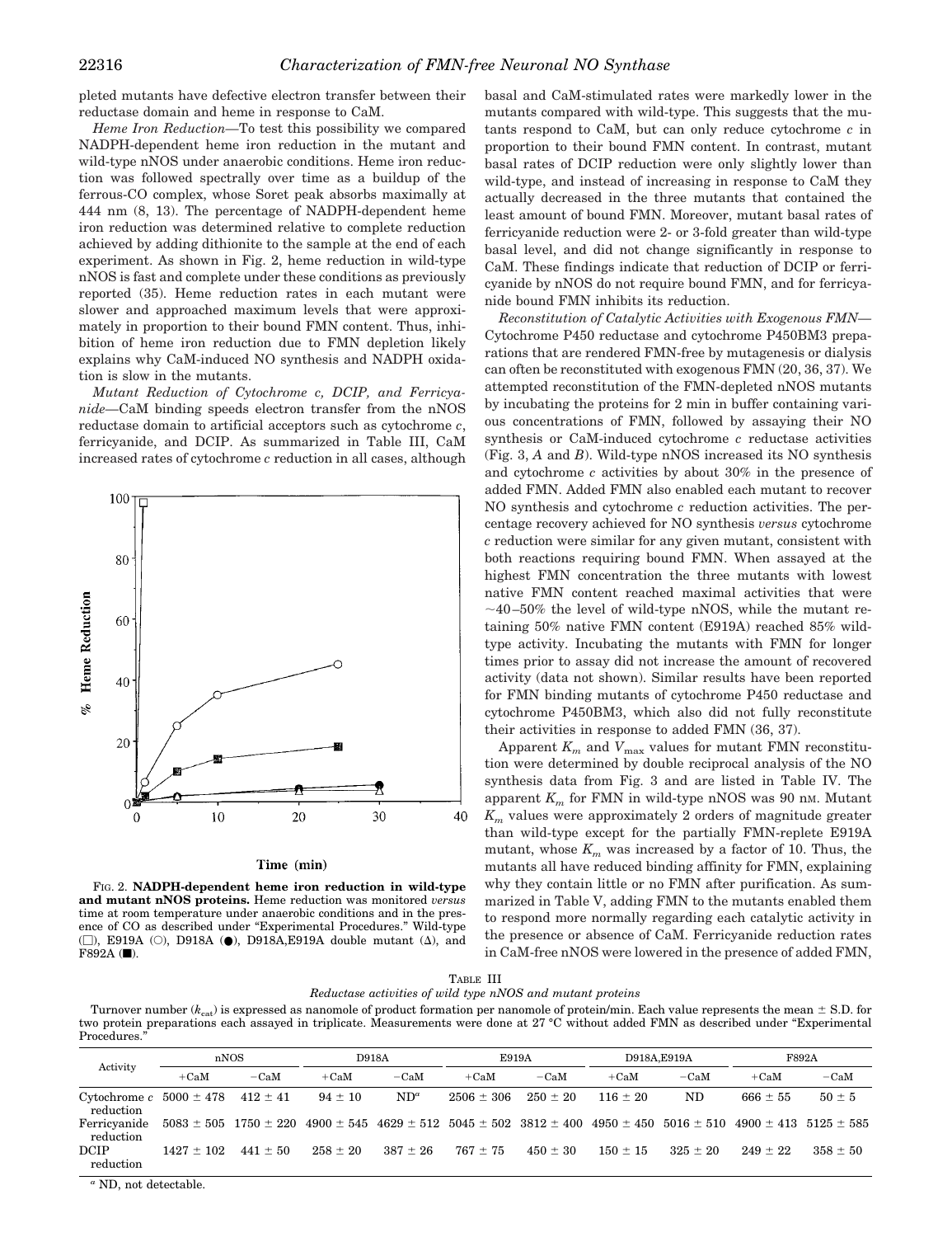

FIG. 3. **Enzymatic activities as a function of added FMN concentration.** NO synthesis (*panel A*) and cytochrome *c* reductase activity (*panel B*) of wild-type nNOS and mutant proteins were measured as described in the presence of the indicated concentrations of FMN. The proteins were incubated for 2 min with various concentrations of FMN in the assay mixtures prior to starting the reaction by adding 0.2 mM NADPH. Wild-type nNOS ( $\blacksquare$ ), E919A ( $\triangle$ ), D918A ( $\bigcirc$ ), D918A,E919A double mutant  $(\bullet)$ , and F892A ( $\square$ ).

suggesting bound FMN inhibits ferricyanide reduction in this circumstance.

*K<sup>m</sup> for CaM and Cytochrome c—*We next investigated whether cluster 1 mutations effect nNOS affinity toward CaM or cytochrome *c*. Fig. 4 contains representative reciprocal plots of cytochrome *c* reduction rate *versus* cytochrome *c* concentration by wild-type nNOS and the D918A,E919A double mutant. Similar data were obtained for CaM titrations, using cytochrome *c* reduction as a marker for activity. Table VI summarizes apparent  $K_m$  values for cytochrome  $c$  and CaM with wildtype and mutant nNOS proteins. The close similarity between mutants and wild-type indicate that our cluster 1 mutations did not effect nNOS interaction with either CaM or cytochrome *c*.

*CaM-induced Flavin Fluorescence—*CaM binding to nNOS or its isolated reductase domain causes a partially reversible increase in flavin fluorescence (9). We utilized our FMN-deficient mutants to determine if bound FMN was involved in the CaMinduced fluorescence increase. As shown in Fig. 5, wild-type nNOS increased its flavin fluorescence by a factor of 2 after  $Ca<sup>2+</sup>$ -promoted CaM binding, and the increase was partly reversed by dissociating CaM with excess EDTA, consistent with previous work (9). The E919A mutant underwent a similar change in fluorescence upon binding and dissociation of CaM, although the magnitude of change was less compared with control, consistent with this mutant being 50% FMN-deficient.

TABLE IV *Apparent K*<sup>m</sup> *for FMN and* Vmax *values for nNOS and mutant proteins*

Apparent  $\mathbf{K}_m$  and apparent  $\mathbf{V}_{\text{max}}$  values were estimated by NO synthesis assay with different concentrations of FMN using double reciprocal analysis. The values represent the mean and standard error for three measurements each.

| Enzyme       | Apparent $K_m$ for FMN | Apparent $V_{\text{max}}$ |
|--------------|------------------------|---------------------------|
|              | $\mu$ <i>M</i>         | $min^{-1}$                |
| Wild-type    | $0.09 \pm 0.01$        | $100 \pm 4$               |
| D918A        | $13.9 \pm 1.5$         | $46 \pm 4$                |
| E919A        | $0.8 \pm 0.1$          | $73 \pm 2$                |
| D918A, E919A | $13.3 \pm 1.3$         | $53 \pm 2$                |
| F892A        | $9.0 \pm 1.0$          | $48 \pm 3$                |
|              |                        |                           |

The three nNOS mutants that were mostly devoid of FMN did not increase their flavin fluorescence upon CaM binding under the same circumstances. Thus, bound FMN is essential for the fluorescence change associated with CaM binding to nNOS, suggesting the conformational change that occurs is restricted to the FMN module of the reductase.

*Stopped-flow Analysis of Flavin Reduction—*Because CaM binding causes a 15-fold increase in the rate of nNOS flavin reduction by NADPH (14), we measured flavin reduction rates in the nNOS mutants in the presence or absence of CaM. Experiments were done under pseudo first-order conditions using a 33-fold excess of NADPH, and flavin reduction was monitored at 485 nm. As shown in Fig. 6, the absorbance trace representing flavin reduction in our CaM-free wild-type nNOS best fit to a biphasic process with apparent rate constants of 9.2  $s^{-1}(k_1)$  and  $1.6 s^{-1}(k_2)$ , respectively. CaM binding to wild-type  $nNOS$  increased the apparent rates to 54 and  $14 \text{ s}^{-1}$  (Table VII), consistent with earlier reports (9, 14). The first phase of the reaction  $(k_1)$  can be attributed to NADPH reduction of FAD, and the second phase  $(k_2)$  to electron transfer from FAD to FMN (38). In CaM-free nNOS the rate of FAD reduction is relatively slow and comparable to FAD reduction in monoamine oxygenase  $(2.5 \text{ s}^{-1}$  at 4 °C) (39), whereas in CaM-bound nNOS the rate of FAD reduction is comparable to mammalian cytochrome P450 reductase  $(55 \text{ s}^{-1} \text{ at } 20 \text{ °C})$  (40), but slower than spinach ferridoxin (105 s<sup>-1</sup> at 4 °C) (41) or bacterial cytochrome P450BM3  $(130 \text{ s}^{-1} \text{ at } 4 \text{ °C})$  (38).

Also shown in Fig. 6 is the absorbance trace for the CaM-free D918A,E919A double mutant, which best fit to a monophasic process giving an apparent rate of 39  $s^{-1}$ . The monophasic nature of the reaction is consistent with only FAD being bound in the protein and represents the rate of FAD reduction by NADPH. The apparent rate constants for all CaM-free and CaM-bound nNOS mutants are listed in Table VII. These data show that in the CaM-free state the three mutants devoid of FMN had rates of FAD reduction  $(k_1)$  that are four times faster than FAD reduction in wild-type nNOS, and their rates did not increase further with CaM. The partially FMN-replete E919A mutant had a CaM-free rate of FAD reduction that is between the two extremes, and the rate was slightly increased after CaM binding. Together, this indicates that bound FMN has a significant negative effect on FAD reduction rate in the CaMfree basal state.

#### DISCUSSION

Our work reveals that reductase domain cluster 1 residues  $\text{Asp}^{918}$ ,  $\text{Asp}^{919}$ , and Phe<sup>892</sup> help stabilize FMN binding in nNOS. In related flavoproteins such as rat cytochrome P450 reductase and *Anabaena* flavodoxin, analogous cluster 1 residues facilitate electron transfer between the FMN module and hemeprotein partners, and mutations typically inhibit catalysis without affecting FMN binding (27, 29). Indeed, loss of FMN from these flavoproteins either requires special dialysis (20, 42,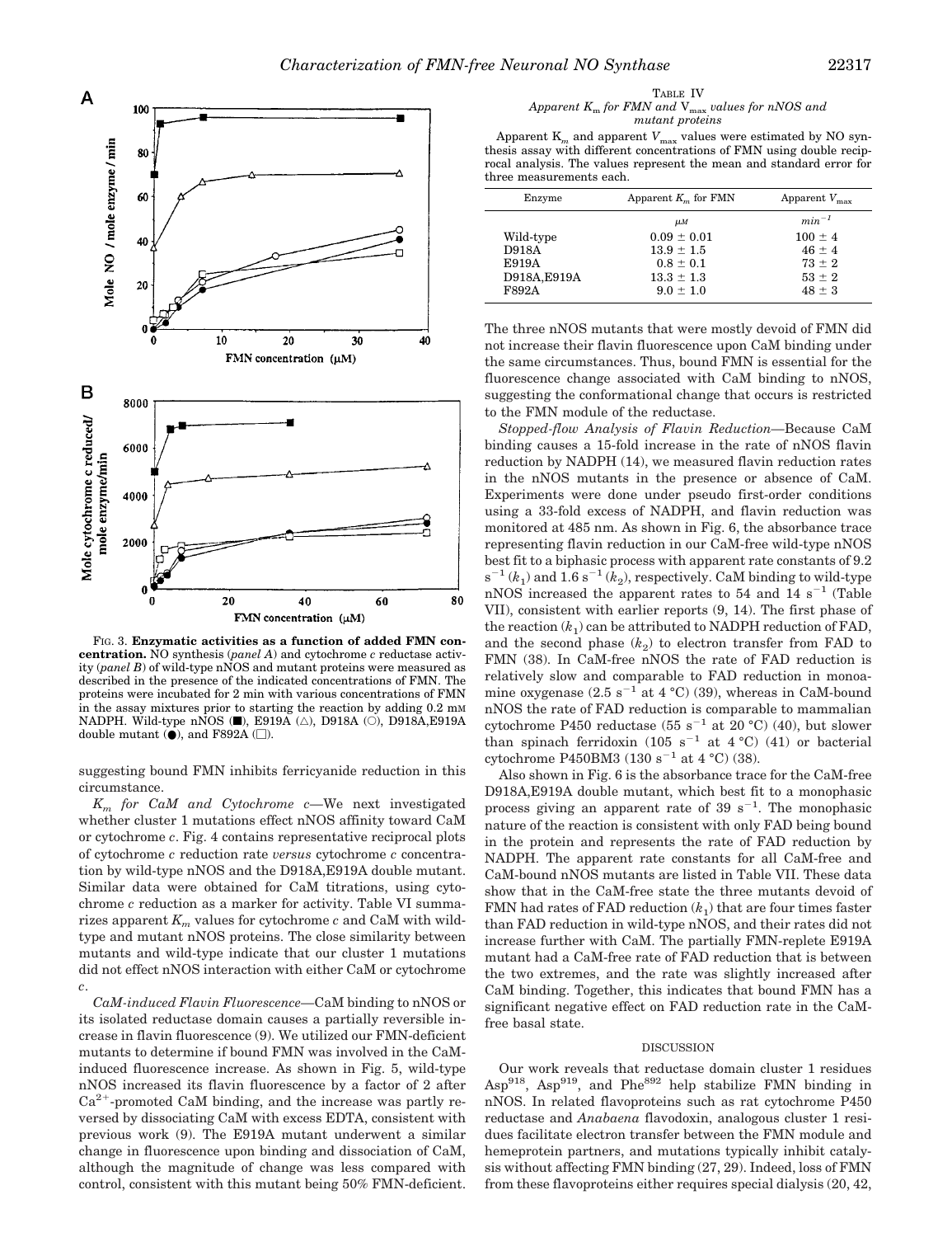TABLE V

*Catalytic activities of wild-type nNOS and FMN-reconstituted mutants*

Measurements were done at 25 °C as detailed under "Experimental Procedures." The values represent the mean and S.E. for three measurements each.

|                                                         | nNOS           |                | <b>D918A</b>                 |                | E919A                         |                | D918A/E919A    |                               | F892A          |                |
|---------------------------------------------------------|----------------|----------------|------------------------------|----------------|-------------------------------|----------------|----------------|-------------------------------|----------------|----------------|
| Activity                                                |                |                |                              |                |                               |                |                |                               |                |                |
|                                                         | $+CaM$         | $-CaM$         | $+CaM$                       | $-CaM$         | $+CaM$                        | $-CaM$         | $+CaM$         | $-CaM$                        | $+CaM$         | $-CaM$         |
| NO synthesis<br>$(+Arg)$                                | $90 \pm 5$     | $ND^a$         | $48 \pm 4$                   | ND             | $74 \pm 5$                    | ND             | $46 \pm 5$     | ND                            | $44 \pm 4$     | ND             |
| NO synthesis<br>$(+NOHA)$                               | $115 \pm 10$   | <b>ND</b>      | $75 \pm 5$                   | ND             | $100 \pm 5$                   | ND             | $72 \pm 5$     | ND                            | $57 \pm 5$     | ND             |
| <b>NADPH</b><br>oxidation<br>$(+Arg, +H4B)$             | $190 \pm 18$   | $12.7 \pm 1.0$ | $101 \pm 8$                  | $12.4 \pm 1.0$ | $150 \pm 12$                  | $11.7 \pm 2.0$ | $108 \pm 5$    | $12.0 \pm 1.0$                | $97 \pm 5$     | $13.0 \pm 1.0$ |
| $C$ vtochrome $c$<br>reduction                          | $7000 \pm 500$ | $610 \pm 50$   | $2800 \pm 200$               | $430 \pm 35$   | $5240 \pm 404$                | $478 \pm 22$   | $3020 \pm 250$ | $493 \pm 25$                  | $2406 \pm 200$ | $200 \pm 15$   |
| Ferricyanide<br>reduction                               | $4900 \pm 200$ |                | $952 \pm 300$ 5050 $\pm$ 200 | $3800 \pm 210$ | $5049 \pm 500$ 1500 $\pm$ 150 |                |                | $4900 \pm 300$ 3700 $\pm$ 200 | $4675 \pm 500$ | $2450 \pm 200$ |
| DCIP reduction<br>$\alpha$ MD $\alpha$ $\alpha$ $\beta$ | $1702 \pm 250$ | $489 \pm 35$   | $754 \pm 50$                 | $448 \pm 42$   | $1800 \pm 217$                | $435 \pm 50$   | $760 \pm 80$   | $490 \pm 30$                  | $1060 \pm 80$  | $407 \pm 20$   |

*<sup>a</sup>* ND, not detectable.



FIG. 4. **Double-reciprocal plots of cytochrome** *c* **reductase activity** *versus* **cytochrome** *c* **concentration for wild-type nNOS (**●**) and the FMN-reconstituted D918A mutant (**f**).**

TABLE VI *Apparent K<sup>m</sup> values for cytochrome c and CaM in wild-type nNOS and FMN-reconstituted mutants*

Each measurement was made in triplicate, according to the assay conditions described under "Experimental Procedures." The nNos was 0.5 nM.

| nNOS protein | $K_m$ of<br>$c$ vtochrome $c$ | $Km$ of calmodulin |
|--------------|-------------------------------|--------------------|
|              | $\mu$ <sub>M</sub>            | nM                 |
| Wild-type    | $3.7 \pm 0.1$                 | $3.3 \pm 0.1$      |
| <b>D918A</b> | $4.5 \pm 0.2$                 | $3.1 \pm 0.1$      |
| E919A        | $4.1 \pm 0.2$                 | $3.5 \pm 0.1$      |
| D918A, E919A | $4.4 \pm 0.2$                 | $3.2 \pm 0.1$      |
| <b>F892A</b> | $4.7 \pm 0.2$                 | $3.3 \pm 0.1$      |

43) or mutation of distinct residues that directly contact or shield the FMN (36, 37). Thus, cluster 1 may function differently in nNOS as compared with other flavoproteins of its class. Crystal structures of cytochrome P450 reductase and *Anabaena* flavodoxin show that cluster 1 acidic residues and the conserved Phe (analogous to nNOS  $Phe^{892}$ ) are positioned near the surface of the FMN module and away from the bound FMN (17, 29). If nNOS cluster 1 residues are similarly positioned, they would need to influence FMN binding through relatively long-range interactions.

Our cluster 1 mutants contained normal quantities of FAD



FIG. 5. **Kinetics of the CaM-induced change in flavin fluorescence at 15 °C**. CaM binding to wild-type nNOS or mutants was induced by adding excess  $Ca^{2+}$  at the times indicated by the *arrows*. After several minutes CaM was dissociated from the nNOS proteins by adding excess EDTA, as indicated by the *arrows*. Buffer composition and enzyme concentrations are described under "Experimental Procedures." Wild-type nNOS ( $\square$ ), E919A ( $\bigcirc$ ), D918A ( $\Diamond$ ), D918A,E919A double mutant  $(\boxplus)$ , and F892A ( $\triangle$ ).

and heme, and could bind NADPH,  $H<sub>4</sub>B$ , Arg, and CaM. Moreover, they all recovered considerable NO synthesis and cytochrome *c* reductase activity when supplied with exogenous FMN. This suggests the functional defects caused by mutation were primarily due to loss of FMN, and were restricted to the FMN module. However, because mutant activities approached but did not achieve wild-type levels even at the highest FMN concentrations, cluster 1 residues might have another effect on nNOS catalysis besides lowering FMN affinity. NO synthesis is related to the heme reduction rate in nNOS (9, 44), thus a slower electron transfer rate to the heme could explain the residual inhibition we observe. Cluster 1 residues might effect heme reduction rate by stabilizing the interaction between the FMN module and hemeprotein domain, or by modulating the redox properties of the bound FMN, as occurs in some related flavoproteins (22). However, the relatively minor residual inhibition that we observed in our FMN-reconstituted mutants clearly indicates that these effects would be secondary relative to the mutational effect on FMN binding. We conclude that cluster 1 residues are not as critical for electron transfer functions of the nNOS FMN module as for other flavoproteins of the same class.

Because cluster 1 mutations destabilized FMN binding in nNOS without greatly affecting other properties of the protein,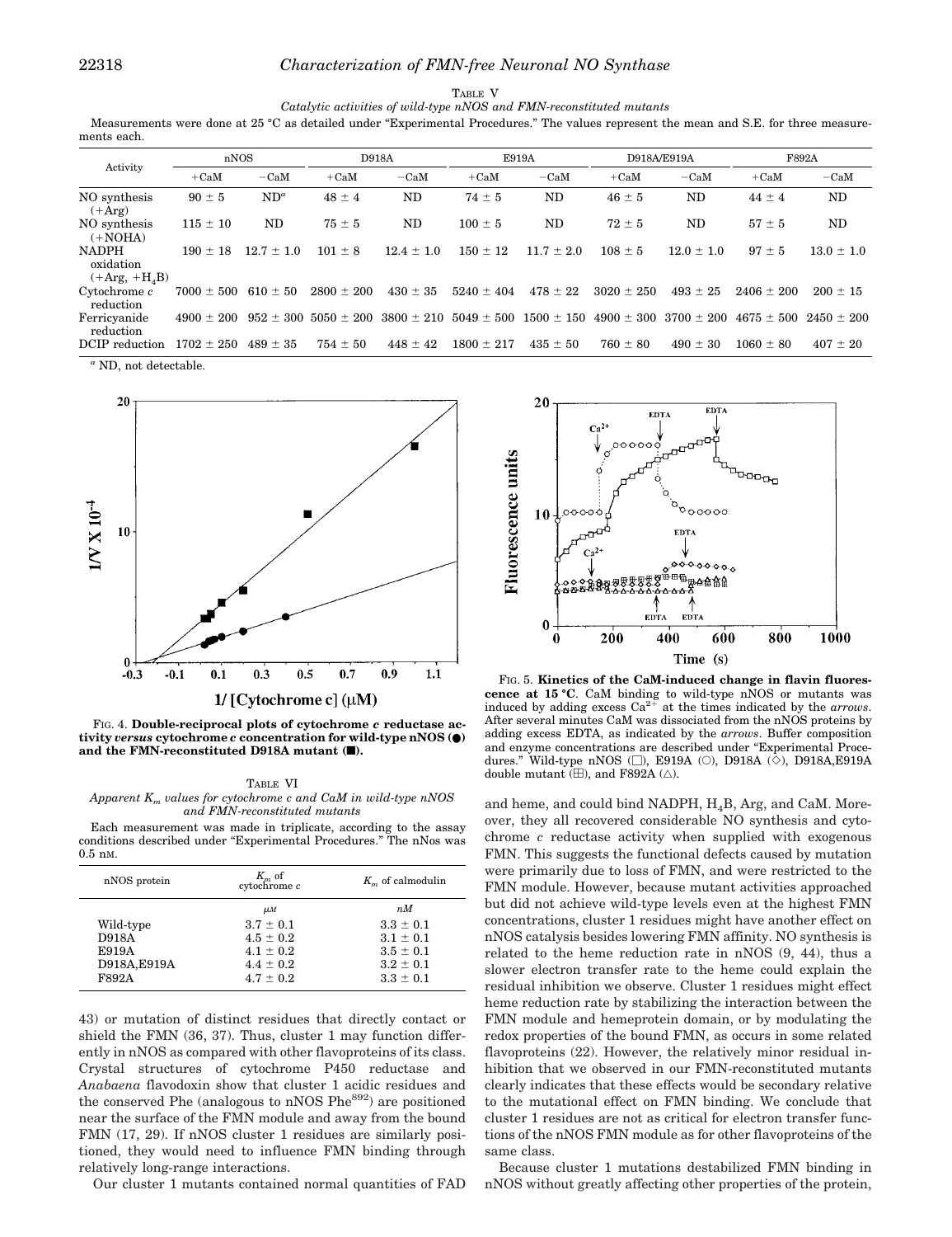

FIG. 6. **Kinetics of NADPH-dependent flavin reduction in the absence of CaM as measured by stopped-flow spectroscopy.** Flavin reduction was followed at 485 nm under anaerobic conditions at 10 °C. One syringe contained wild-type nNOS  $(3 \mu M, panel A)$  or mutant D918A (3  $\mu$ M, *panel B*) in 40 mM HEPPS buffer, pH 7.6, containing 4  $\mu$ M H4B, 0.2 m<sup>M</sup> DTT, 50 m<sup>M</sup> NaCl, and 0.6 m<sup>M</sup> EDTA and was mixed rapidly with a syringe containing the above solution (minus enzyme) plus 1.2 mM NADPH. The *smooth line* running through each experimental trace is the line of best fit according to a two (*A*) or one (*B*) exponential equation.

they can help define reductase domain function. For example, we observed that bound FAD was still reduced by NADPH in the FMN-free mutants while electron transfer to the nNOS heme or cytochrome *c* was blocked. Also, CaM binding to the FMN-free mutants did not enable reduction of these acceptors. This establishes: 1) electron flow from NADPH to FAD, FMN, then heme in nNOS, as occurs in structurally related flavoproteins that do not bind CaM (18, 20, 45). 2) The FMN module of nNOS is the exit point for electron transfer to the nNOS heme or to other hemeproteins whether CaM is bound or not. Regarding electron transfer to smaller molecules like DCIP and ferricyanide, rates in the FMN- and CaM-free nNOS mutants were either not inhibited or in the case of ferricyanide were much faster than wild-type. Thus, the NADPH-FAD module can transfer electrons to these smaller molecules independent of the FMN module, as occurs in related flavoproteins (18, 20, 45), and is likely an important electron donor to these molecules in CaM-free nNOS.

In the CaM-free state, stopped-flow analysis showed that FMN-depleted mutants had faster rates of FAD reduction than wild-type nNOS. Their observed rates were as much as 4-fold

#### *Observed rate constants for NADPH-dependent flavin reduction in wild-type nNOS and mutant proteins*

Measurements were done under anaerobic conditions at 10 °C as described under "Experimental Procedures." The values are the average obtained with two or three preparations. The data were best fit to a monophasic rate for FMN-deficient mutants and a biphasic rate for wild-type nNOS, to generate two rate constants.

| Protein      |          | $-cam$  | $+CaM$   |         |  |
|--------------|----------|---------|----------|---------|--|
|              | $k_{1}$  | $k_{2}$ | $k_{1}$  | $k_{2}$ |  |
|              | $s^{-1}$ |         | $s^{-1}$ |         |  |
| nNOS         | 9.2      | $1.6\,$ | 54       | 14      |  |
| <b>D918A</b> | 43       |         | 38       |         |  |
| E919A        | 17       |         | 25       |         |  |
| D918A, E919A | 39       |         | 48       |         |  |
| F892A        | 37       |         | 38       |         |  |



FIG. 7. **Key roles of the FMN module in nNOS function and CaM regulation.** In the absence of CaM (*upper horizontal figure*), the FMN module suppresses electron entry into the FNR module (*A*), and although it accepts electrons from the FNR module (*B*), it cannot transfer them to the nNOS heme (*C*). In the FMN-free nNOS (*left vertical figure*), the FMN module can no longer suppress FAD reduction in the FNR domain. When CaM binds to nNOS (*lower horizontal figure*), the FMN module undergoes a conformational change (illustrated by *square* to *circle* transition) that relieves its repression of the FNR domain (*A*), increases the rate of FMN reduction  $(\bar{B})$  and triggers electron transfer to the heme (*C*). These changes are associated with increased electron transfer from the indicated modules to ferricyanide  $(FeCN<sub>6</sub>)$  and to cytochrome *c* (*dashed* to *solid arrow* transition), and initiation of NO synthesis.

faster, and varied in reverse proportion to their residual FMN content. Because NADPH-derived electrons are transferred first to FAD and then to FMN, our work shows that bound FMN can actually inhibit an "upstream" electron transfer step in the nNOS reductase. This effect has not been observed previously in the related proteins cytochrome P450 reductase, sulfite reductase, or cytochrome P450BM3, and so may be unique to the NOS. Our finding that FMN removal increased the rate of ferricyanide reduction in CaM-free nNOS, while it either lowers or does not change the rate in related flavoproteins (20, 36, 37, 43, 46, 47), supports this concept.

It is interesting that CaM binding to wild-type nNOS increased FAD reduction to a rate that was equivalent to the FMN-free nNOS mutants. Thus, CaM binding is functionally equivalent to FMN removal when one's view is restricted to FAD reduction. Two mechanisms are possible: bound CaM influences FAD reduction through a process that either relies on or does not involve the FMN module. The fact that CaM